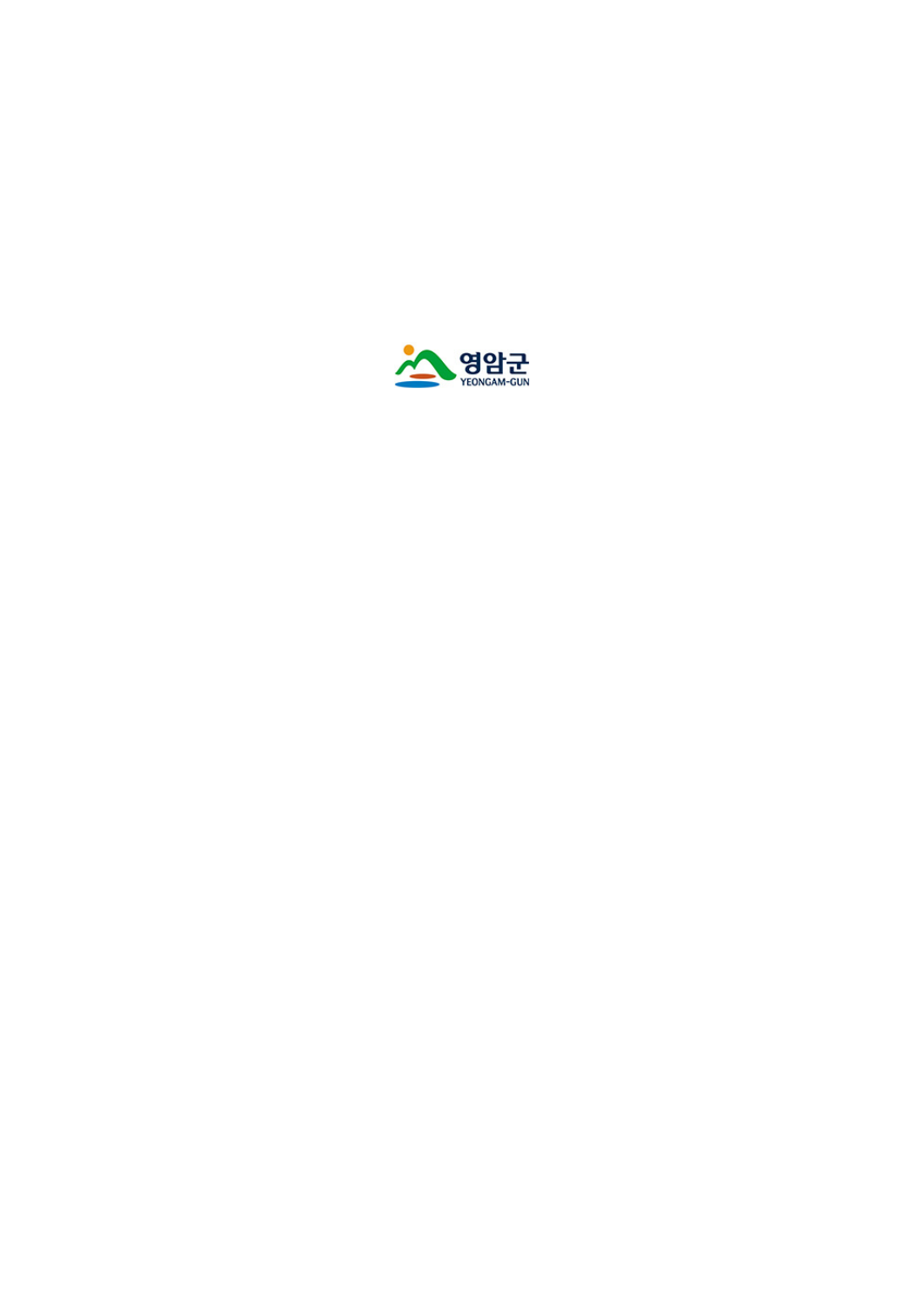



## **Monk Do Seon Culture & Art Festival**

'Monk Do Seon Culture & Art Festival' has been prepared to sublimate the history of Yeongam to a cultural experience festival through the region's proud Monk Do Seon to make the world of combined correct traditional and modern cultures for the harmony and peace. Please come with your sufficient and relaxed hearts and experience the exotic mood of Wolchul Mountain.

Time : Yearly in October

Place : Area of Dogapsa in Wolchul Mountain

Host : Dogapsa, Wolchul Mountain

Do Seon (道詵) is the monk's buddhist name. He also was named by King (King Hyogong) as Yogong Seonsa (了空禪師) after his death. Since the seonsa or master monk was staying in the temple, Okryongsa located in Bakgye Mountain in Gwangyang, Jeonam for 35 years, the seonsa is called as Okryongja (玉龍子) meaning the man of Okryong. On the recognition of that the seonsa predicted provided great helps in advance for the country establishment of King Taejo of Goyreo and the unification of Later Three Kingdoms, he was bestowed the title as Daeseonsa (大禪師) or 'great master monk', Wangsa (王師) meaning King's Monk and Seongakguksa (先覺國師) meaning 'national prophecy monk' respectively by the 8th King Hyeonjong, the 15th King Sukjong and the 17th King Injong during Goryeo Dynasty.

## **Yeongam and Buddhist Culture**

Yeongam is called as 'Mecca of Korean feng shui' probably because it is the birth place of Do Seon. However, since Do Seon was the leader of Docahm (圖讖) philosophy and a pioneer Zenist of Korean people who had brought the great wisdom by breaking the Zen theory based on the Buddhist realization. His certification by Hechulseonsa of Donrisan School, one of Gusanseonmun (Nine Zen Academies) as well as the fact that he cared Zenists for 36 years after opening the academy in Okryongsa, firmly confirms Do Seon's fame.

Wolchul Mountain is not an ordinary mountain as recognized by people, but a mountain with amazing sceneries to be called os "Honam's Small Gumgang Mountain'. The record that the ceremony was held at the atar to the heaven located at the top of Cheonhwang Peak (attitude: 809m) for a long period of time tells Wolchul Mountain is full of spiritual energies providing great stay for disciplinants.

And Yeongam is the birth place of various great monks. Gyeongbo Donggin Seonsa (Zenist monk) who continued the Buddhism philosophy of Monk Do Seon and Heyongmi Great Seonsa of Gusanseonmun were from Yeongam. Therefore, Yeonam holds significant meanings in Korean Buddhist history.

Also, Yeongam has various buddhist relics. It is not exaggeration to say the most of relics and historical sites remaining in Yeongam are from Buddhism. This fact tells that Yeongam outshines with the relics and cultural inheritances implying the ideological background that still flows after Monk Do Seon.

The representative historic sites of Late Shilla and Early Goryeo are Sanggyesa place (雙溪寺址), Yongamsa place (龍巖寺址), Okryongam place (玉龍庵址) and Miruekam place (彌勒庵址) and as Buddha statues, Wolchulsan Mayaeyeoryeo sitting position statue (National Treasure No. 144), Dogapsa's stone Yeoryae sitting position statue (Treasure No. 89), Acheon-ri stone Buddha sitting position statue, Chunan-ri temple place's Buddha statue piece and Miam-ri Temple place's Buddha statue piece. Various stone pagodas including Seongpungsa place's 5-level pagoda, Dogapsa's 3-level pagoda and 5-level pagoda, Cheong pungsa place's pagoda, Chunyang-ri temple place's pagoda

Anno-ri pagoda, Yongam temple place 3-level pagoda, Yongheung-ri pagoda piece, Miam-ritemple place pagoda piece, Miam-ri section 2's